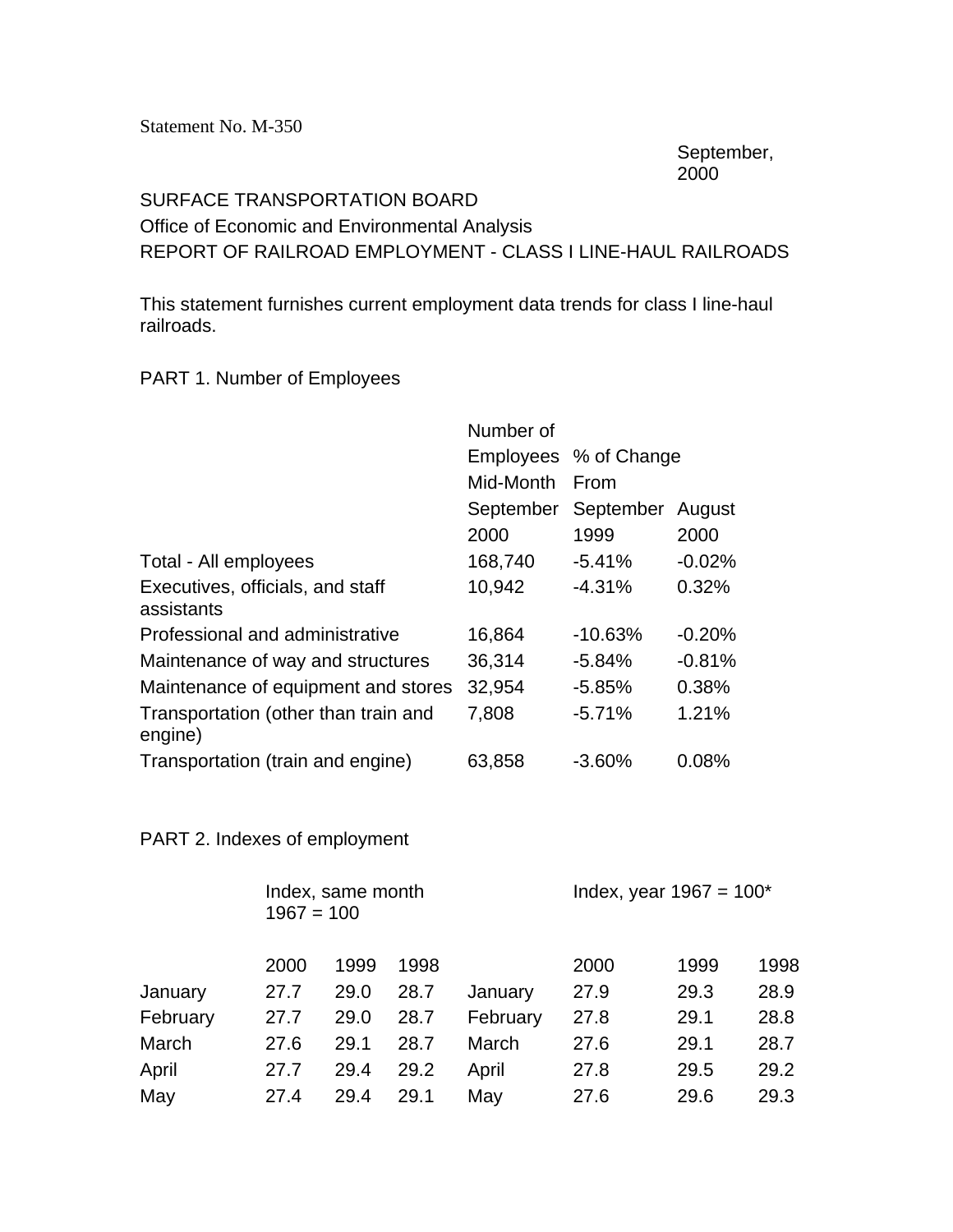| June      | 27.0 | 29.0 | 28.5 | June           | 27.7 | 29.7 | 29.2 |
|-----------|------|------|------|----------------|------|------|------|
| July      | 27.0 | 29.2 | 28.5 | July           | 27.6 | 29.9 | 29.2 |
| August    | 27.2 | 29.4 | 28.8 | August         | 27.7 | 29.9 | 29.2 |
| September | 27.8 | 30.3 | 29.4 | September 27.7 |      | 30.1 | 29.3 |
| October   | 0.0  | 30.6 | 30.0 | October        | 0.0  | 30.0 | 29.4 |
| November  | 0.0  | 30.3 | 30.1 | November       | 0.0  | 29.6 | 29.3 |
| December  | 0.0  | 30.5 | 30.2 | December       | 0.0  | 29.5 | 29.3 |
|           |      |      |      |                |      |      |      |

 $*$  Average of 12 months, 1967 = 100

| <b>CARRIER</b>  |           | L <sub>100</sub> | L200      | L 300         | L 400 | L500 L600 |             | <b>TOTAL</b>                                     |
|-----------------|-----------|------------------|-----------|---------------|-------|-----------|-------------|--------------------------------------------------|
| September, 2000 |           |                  |           |               |       |           |             |                                                  |
| <b>BNSF</b>     | 130500    | 2,218            | 4,197     | 9,925         | 8,135 |           |             | 1,610 14,185 40,270                              |
| <b>CSX</b>      | 121500    | 1,281            | 4,302     | 6,685         | 6,154 |           |             | 2,013 14,160 34,595                              |
| <b>GTW</b>      | 114900    | 105              | 202       | 372           | 263   | 110       | 622         | 1,674                                            |
| IC              | 124100    | 187              | 407       | 669           | 569   | 190       | 924         | 2,946                                            |
| <b>KCS</b>      | 134500    | 171              | 268       | 472           | 285   | 184       | 1,152       | 2,532                                            |
| <b>NS</b>       | 117100    | 1,832            | 3,708     | 6,525         | 6,065 |           |             | 2,085 12,526 32,741                              |
| SOO             | 137700    | 132              | 402       | 773           | 482   | 195       | 928         | 2,912                                            |
| UP              | 139400    | 5,016            | 3,378     | 10,893 11,001 |       |           |             | 1,421 19,361 51,070                              |
| <b>TOTAL</b>    |           |                  |           |               |       |           |             | 10,942 16,864 36,314 32,954 7,808 63,858 168,740 |
| <b>NRPC</b>     | 103000    | 1,898            | 5,186     | 3,504         | 6,665 |           | 3,683 3,950 | 24,886                                           |
|                 | September |                  | September | August        |       | % Change  |             |                                                  |
|                 | 2000      | 1999             |           | 2000          |       | Year      |             | Month                                            |
| $L$ 100         | 10,942    | 11,435           |           | 10,907        |       | $-4.31%$  |             | 0.32%                                            |
| L200            | 16,864    | 18,870           |           | 16,898        |       | $-10.63%$ |             | $-0.20%$                                         |
| L 300           | 36,314    | 38,566           |           | 36,612        |       | $-5.84%$  |             | $-0.81%$                                         |
| L 400           | 32,954    | 35,000           |           | 32,829        |       | $-5.85%$  |             | 0.38%                                            |
| L500            | 7,808     | 8,281            |           | 7,715         |       | $-5.71%$  |             | 1.21%                                            |